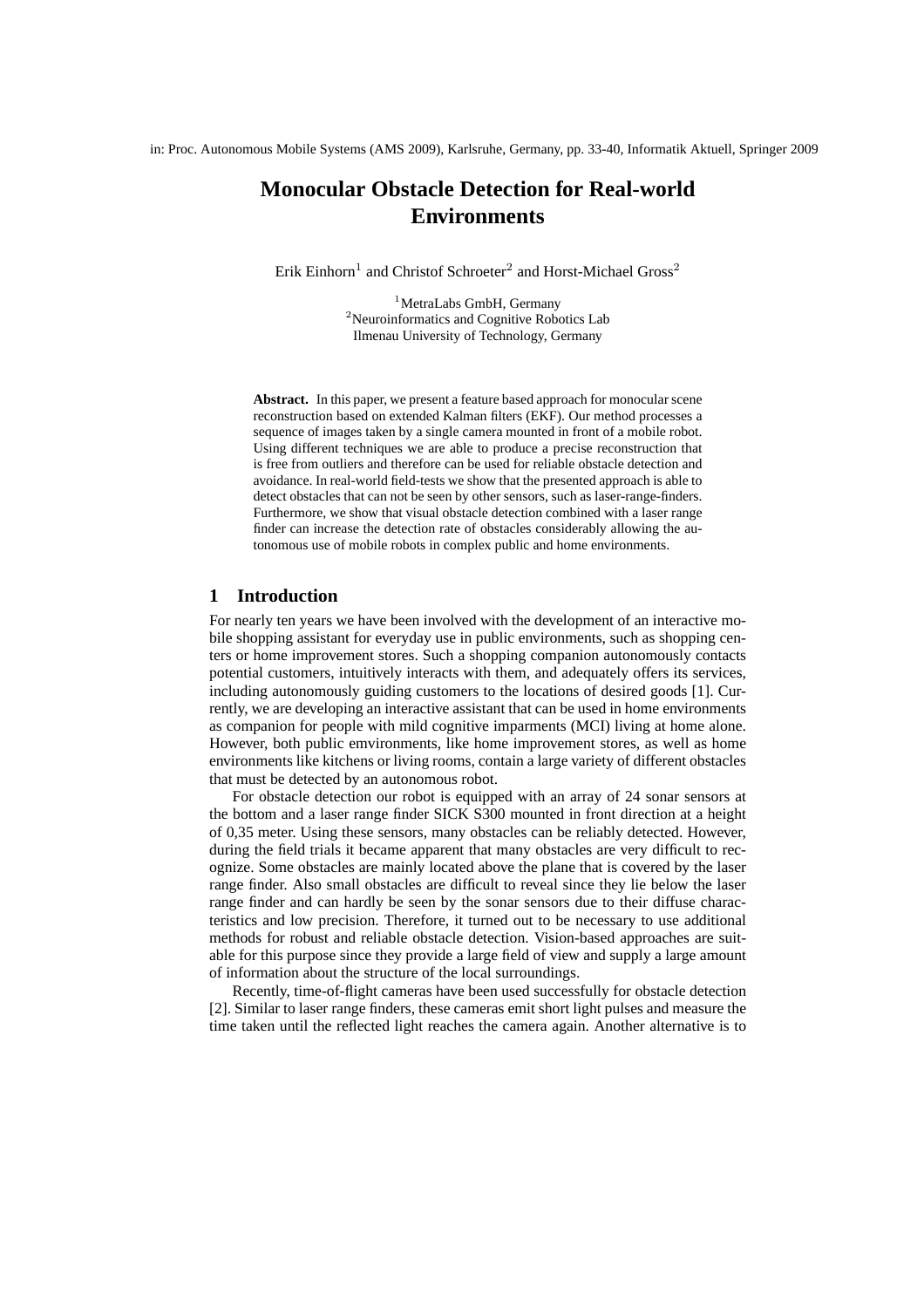use stereo vision for obstacle detection as described in [3] and many others. However, a stereo camera is less compact than a single camera. Furthermore, a monocular approach that uses one camera only is more interesting from a scientific point of view.

In [4] monocular approach for depth estimation and obstacle detection is presented. Information about scene depth is drawn from the scaling factor of image regions, which is determined using region tracking. While this approach may work well in outdoor scenes, where the objects near the focus of expansion are separated from the background by large depth discontinuities, it will fail in cluttered indoor environments like home improvement stores or home environments. In [5] we propose an early version of a feature-based approach for monocular scene reconstruction. This shape-from-motion approach uses extended Kalman filters (EKF) to reconstruct the 3D position of the image features in real-time in order to identify potential obstacles in the reconstructed scene. Davison et al. [6,7] use a similar approach and have done a lot of research in this area. They propose a full covariance SLAM algorithm for recovering the 3D trajectory of a monocular camera. Both, the camera position and the 3D positions of tracked image features or landmarks are estimated by a single EKF. Another visual SLAM approach was developed by Eade and Drummond [8]. Their graph-based algorithm partitions the landmark observations into nodes of a graph to minimize statistical inconsistency in the filter estimates [9].

However, Eade's and Drummond's "Visual SLAM" as well as Davison's "MonoSLAM" are both mainly focusing on the estimation of the camera motion, while a precise reconstruction of the scenery is less important. As we want to use the reconstructed scene for obstacle detection, our priorities are vice versa. We are primarily interested in a precise and dense reconstruction of the scene and do not focus on the correct camera movement, since the distance of the objects relative to the camera and the robot respectively is sufficient for obstacle avoidance and local mp building. Actually, we are using the robot's odometry to obtain information on the camera movement. In contrast to Eades and Davison who generally move their camera sidewards in their examples, our camera is mounted in front of the mobile robot and, therefore, moves along its optical axis. Compared to lateral motion, this forward motion leads to higher uncertainties in the depth estimates due to a smaller parallax. This fact was also proven by Matthies and Kanade [10] in a sensitivity analysis.

The main contribution of this paper is a monocular feature-based approach for scene reconstruction that combines a number of different techniques that are known from research areas like visual SLAM or stereo vision to achieve a robust algorithm for reliable obstacle detection that must fulfill the following requirements:

- 1. A dense reconstruction to reduce the risk of missing or ignoring an obstacle
- 2. The positions of obstacles that appear in the field of view should be correctly estimated as early as possible to allow an early reaction in motion control
- 3. Outliers must be suppressed to avoid false positive detections that result in inadequate path planning or not necessary avoidance movements

The presented algorithm is based on our previous work [5] and was improved by several extensions. In the next sections, we describe our approach in detail and show how it can be used for visual obstacle detection. In section 4 we present some experimental results and conclude with an outlook for future work.

## **2 Monocular Scene Reconstruction**

As stated before, we use a single calibrated camera that is mounted in front of the robot. During the robot's locomotion, the camera is capturing a sequence of images that are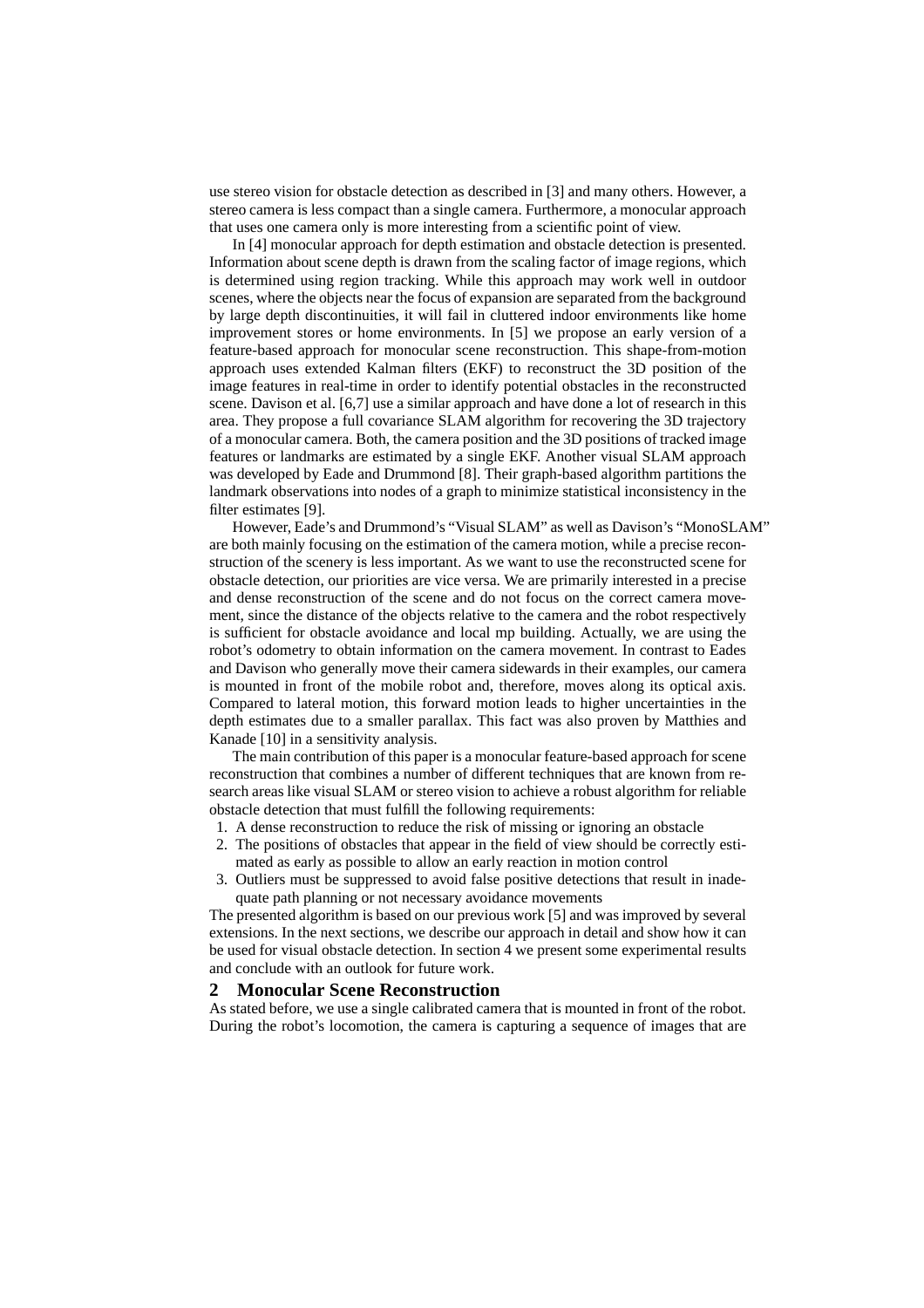rectified immediately according to the intrinsic camera parameters. Thus, different twodimensional views of a scene are obtained and can be used for the scene reconstruction. In these images distinctive image points (image features) are detected. For performance reasons we use the "FAST" corner detector [11] since SIFT or SURF features still require too much computation time. The selected features are then tracked in subsequent frames while recovering their 3D positions.

Davison et al. [6,7] use a single EKF for full covariance SLAM that is able to handle up to 100 features. As we require a denser reconstruction of the scene for obstacle detection, we have to cope with a large number of features which cannot be handled by such an approach in real-time. Therefore, we decouple the the EKF and use one EKF per feature to recover the structure of the scene similar to  $[12]$ . Each feature i is associated with a state vector  $y_i$  that represents the 3D position of the feature and a corresponding covariance matrix  $\Sigma_i$ .

#### **2.1 State Representation**

Different parametrizations for the 3D positions of the features have been proposed in literature. The most compact representation is the XYZ-representation where the position of each feature is parameterized by its Euclidean coordinates in 3-space. Davison et al. [7] have shown that this representation has several disadvantages since the position uncertainties for distant features are not well represented by a Gaussian distribution. Instead, they propose an inverse depth representation, where the 3D position of each feature *i* can be described by the vector  $\mathbf{y_i} = (\mathbf{c}_i, \theta_i, \varphi_i, \lambda_i)^\top$ , where  $\mathbf{c}_i \in \mathbb{R}^3$  is the optical center of the camera from which the feature i was first observed, and  $\theta_i, \phi_i$ is the azimuth and elevation of the unit ray that points from  $c_i$  to the 3D point of the feature. This ray is given by  $\mathbf{m}(\theta_i, \phi_i) = (\cos \theta_i \cos \phi_i, \cos \theta_i \sin \phi_i, -\sin \theta_i)^\top$ . The last element  $\lambda_i$  of the state vector denotes the inverse of the features depth  $d_i = \lambda_i^{-1}$ along the ray.

#### **2.2 Feature Tracking**

While the robot is moving, the image features are tracked in subsequent frames. In [5] we used a feature matching approach that finds correspondences between homologue features in subsequent frames based on a bipartite graph matching. While that approach is suitable for SIFT or SURF features it has some shortcomings with less complex feature descriptors like image patches. Here, we use a guided active search for tracking the features through the image sequence. As descriptor we utilize a  $16 \times 16$  pixel image patch around each feature. First, the image position  $x_i^-$  of each feature is predicted by projecting the current estimate of its estimated 3D position  $y_i$  onto the image plane using  $\tilde{\mathbf{x}}_i = h(\mathbf{y}_i, \mathbf{P})$  with the measurement function<sup>1</sup>:

$$
h(\mathbf{y}_i, \mathbf{P}) = \mathbf{P}\left(\lambda \tilde{\mathbf{c}}_i + \begin{pmatrix} \mathbf{m}\left(\theta_i, \phi_i\right) \\ 0 \end{pmatrix}\right). \tag{1}
$$

Here  $P = KR |I| - c$  is the projection matrix containing the current orientation R, the current position  $c$  and the intrinsic calibration matrix  $K$  of the camera, which captured the current image (see [13] for details). The current camera pose is obtained from the robot's odometry data.

<sup>&</sup>lt;sup>1</sup> For better differentiation we notate homogeneous vectors as  $\tilde{\mathbf{x}}$  and Euclidean vectors as  $\mathbf{x}$ , where  $\tilde{\mathbf{x}} = (\mathbf{x}, 1)^\top \cdot s, s \in \mathbb{R}$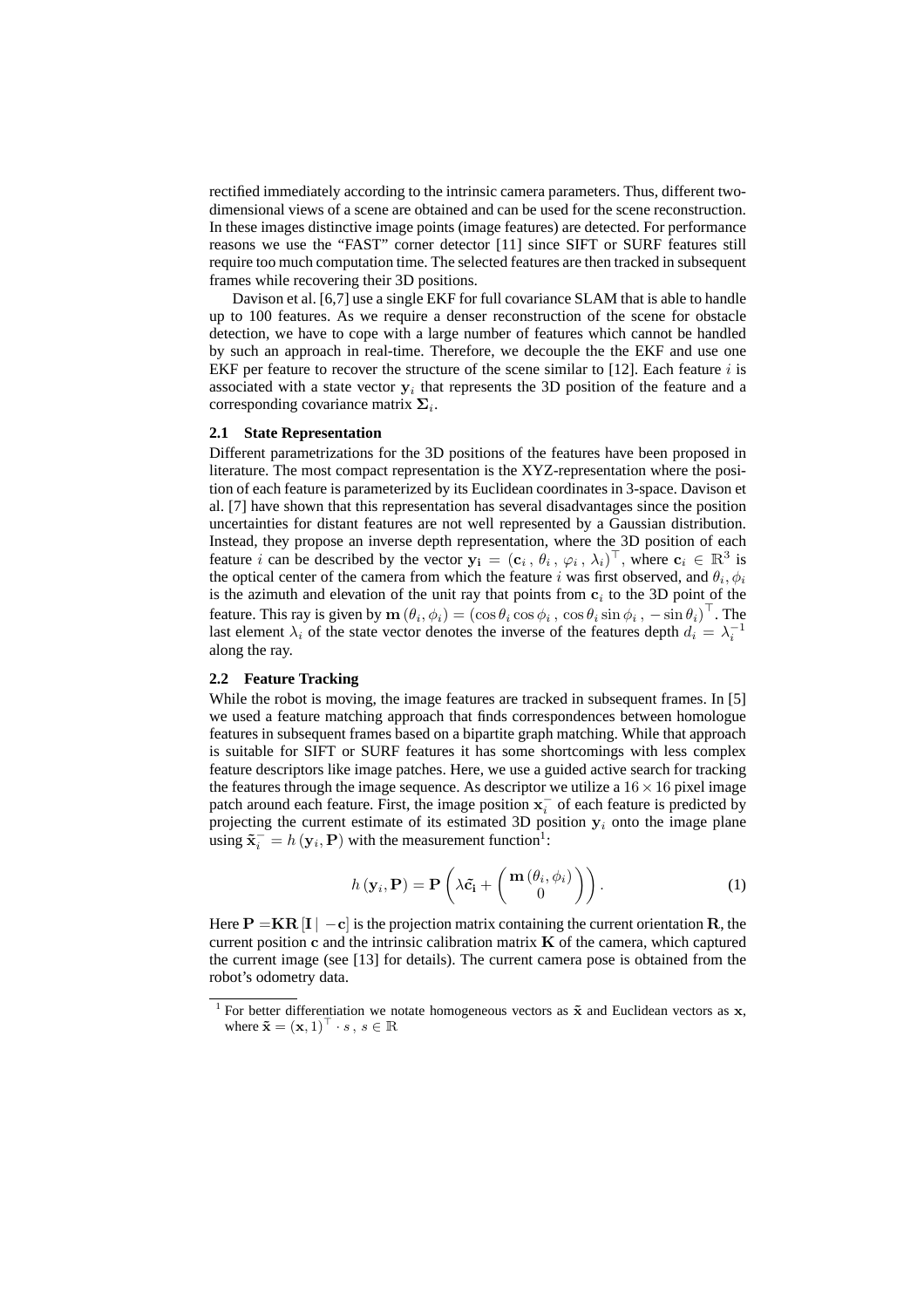For each feature  $i$ , the corresponding image point is searched in the current image around the predicted image position  $x_i^-$  by computing the sum of absolute differences (SAD) with the image patch that is stored as descriptor of the feature. The image point that yields the lowest SAD is chosen. To achieve sub-pixel precision we fit a 2D parabola into the computed SAD error surface around the chosen image point and use the coordinate of the apex as position of the corresponding image point. The search is restricted to an elliptical region that is defined by convariance matrix of the innovation that is computed in the EKF.



One major problem of patch-based approaches for feature matching are occlusions near object edges where the patch covers two different objects with large depth discontinuities. During the matching, this leads to a decision conflict since the part of the patch that belongs to the background object moves in a different way than the foreground object. As a result, the reconstructed 3D points along object borders are blurred in different depths. For stereo matching different adaptive window approaches have been proposed to reduce this problem.

**Fig. 1.** The correlation window is split into 5

sub-windows. We apply a variation of the multiple window approach presented in [14] and [15]. Instead of using a single  $16 \times 16$  pixel correlation window, the window is split into five sub-windows as shown in Figure 1. The SADs are computed for each sub-window  $C_i$ . The final correlation value C is formed by adding the correlation value  $C<sub>o</sub>$  of the central sub-window and the values of the two best surrounding correlation windows  $C_b$  and  $C_s$ . This measure of similarity performs better near object boundaries since at least two sub-windows are located on a single object in most cases. Depending on the dominant image structure the correspondence is either attached to foreground or the background object reducing the blur along the reconstructed object borders. Using the SSE2 processor instruction PSADBW the correlation values can be computed efficiently and splitting the window into 5 sub-windows results in very little computational overhead compared to a single correlation window. This performance improvement is a major reason for choosing the SAD as measure of similarity. Besides the correlation value, we compute an occlusion score  $C_{occ}$  by adding the correlation values of the two worst matching surrounding sub-windows. Both the correlation value C and the occlusion score  $C_{occ}$  are normalized by the number of pixels in the used sub-windows.

#### **2.3 Descriptor Update**

Davison el al. [7] also use the image patch around the feature as descriptor. While they capture this descriptor only once when the feature is first observed, we used a contrary philosophy in [5], where we update the descriptor every time the feature is tracked in a new image. Both variants have pros and cons. If the descriptor is never updated, the feature cannot be tracked over long distances since the appearance changes too much due to affine and perspective deformations, especially when using a forward moving camera or robot. If, on the other hand, the descriptor is updated every frame, tracking errors might be accumulated over several frames, and the descriptor might move along the edges of object boundaries and does not represent a single fixed feature. This usually occurs near occlusions and leads to incorrect estimates.

Therefore, we use the aforementioned occlusion score  $C_{occ}$  to determine whether updating the descriptor is reasonable or not. If the normalized occlusion score  $C_{occ}$  lies below a certain the threshold descriptor is updated using the corresponding patch in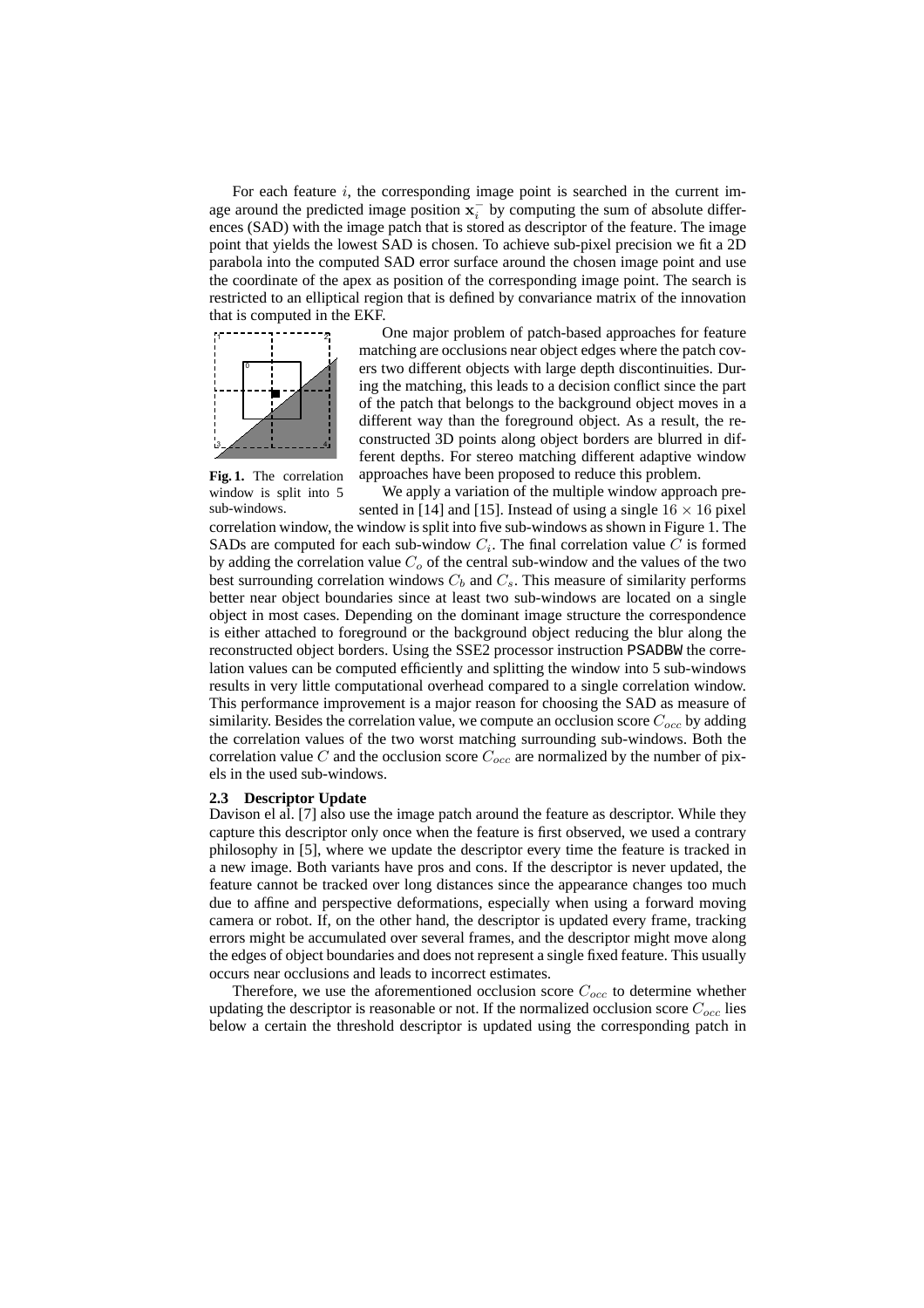the current image, otherwise the descriptor remains unchanged. Using this technique, most features can be tracked over long distances while the projective deformations are compensated by permanent descriptor updates. Feature descriptors near occlusions are not updated to allow stable tracking along object boundaries.

After the features are tracked and the camera pose is refined, the 3D positions of the features will be updated using the usual EKF update equations leading to a more precise reconstruction of the scenery.

#### **2.4 Feature Initialization**

Lost features that left the camera's field of view or that cannot be tracked in the previous step are replaced be new features. Different methods for initializing the state of new features have been proposed in related literature. In [5] we have shown how to use a multi-baseline stereo approach for initializing new features. The approach uses the images that were captured *before* the feature was first detected and searches along the epipolar line for corresponding image regions by computing the SAD. By accumulating the SAD error over multiple images a reliable initial inverse depth estimate is obtained. Additionally, we treat the SAD error along the epipolar line as probability distribution and fit a Gaussian distribution near the minimum in order to obtain a variance of the initial estimate that is used for initializing the error covariance matrix  $\Sigma_i$ .

## **3 Obstacle Detection**

For obstacle detection, we perform the described monocular scene reconstruction for 200-300 salient features of the scene simultaneously. Afterwards, the reconstructed features have to undergo some post-processing where outliers and unreliable estimates are removed. From all reconstructed features, we only use those that meet the following criteria:

- **–** the estimated height must be above 0.1m; obstacles below this threshold cannot be detected safely
- **–** the variance of the estimated inverse depth taken from the error covariance matrix must lie below a threshold of 0.005
- **–** the distance to the camera must have been smaller than 3m when the feature was observed for the last time

The last criterion mainly removes virtual features that arise where the boundaries of foreground and background objects intersect in the image. These features do not correspond to a single 3D point in the scene and cannot be estimated properly.

The features that pass the above filters may still contain a few outliers. Therefore, we examine the neighborhood of each feature. Features that contain less than 4 neighbors within a surrounding sphere with a radius of 0.3m are regarded as outliers and will be rejected. The remaining features are inserted into an occupancy map by projecting them on the xy-plane. This occupancy map is merged with a laser map by choosing the highest probability for each cell in both maps. Finally, the merged map is used for both local path planning and obstacle avoidance.

## **4 Results**

Figure 2 shows such a map where laser and visual information is merged. The occupancy map that is created using the laser range finder is colored in blue where the different shades of blue correspond to the probability that a cell is occupied. The position of the features that were reconstructed using visual information and the approach presented in this paper are colored in red. In the map, a total number of about 8,200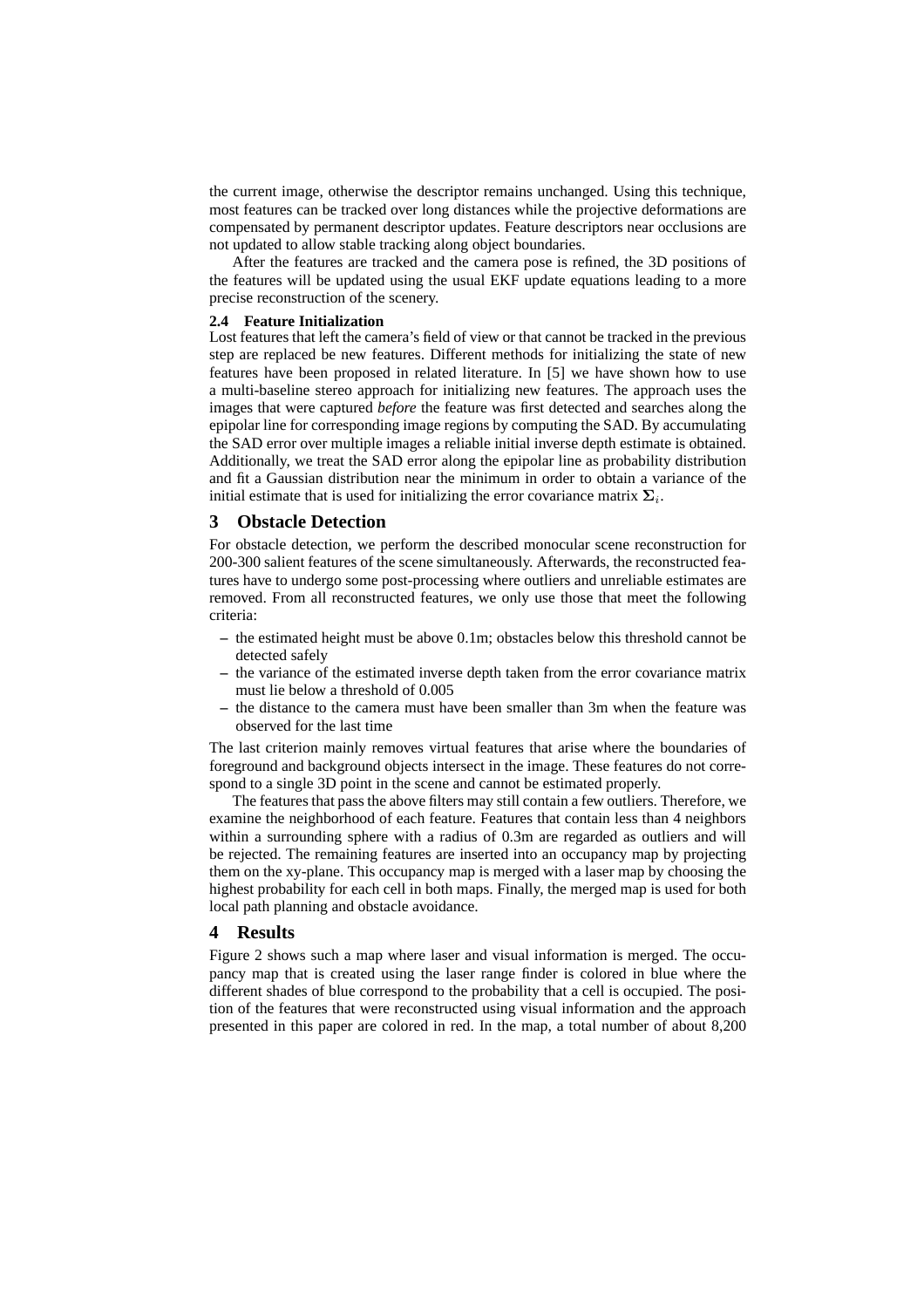

**Fig. 2.** Map created by combining visual information (red dots) and laser range finder (blue). The robot's trajectory and moving direction is denoted by the dashed line. The ground truth is highlighted in gray. The visual map consists of about 8,200 reconstructed points. Obstacles detected using vision only are labled using numbers. The images on the right show the obstacles as seen by the front camera. The image on the left was taken using a handheld 8 megapixel camera.

visual features is shown. While creating the map a total number of 15,400 points was reconstructed, where 6,000 features where filterd due to a bad variance, 1,000 features were classified as belonging to the ground and 100 where detected as outliers. For image acquisition a 1/4" CCD fire-wire camera is installed on the robot that is mounted at a height of 1.15m and tilted by 35° towards the ground.

For better evaluation and for visualization purposes a ground truth map was created and is highlighted in gray in the background of Figure 2. For building the ground truth, we took images of the scene using a hand held Canon EOS 350D 8.0 megapixel camera and used a bundle adjustment tool<sup>2</sup> for creating a precise reconstruction of the scene which finally was edited and labeled manually.

The map covers an area of  $14m \times 12m$  within a home improvement store where our tests were conducted. This test area contains typical obstacles that we identified as problematic during the field test since they cannot be detected by the laser range finder due to their reflection properties, their form, or too low height. Some of these obstacles are numbered from 1 to 5 in Figure 2. In detail these obstacles are: 1. an empty Europallet with a height of 11cm, 2. a ladder, 3. a low shopping cart with goods that jut out at both ends, 4. a high shopping cart, and 5. shelves that extend into the scene.

All of these obstacles cannot be seen by the laser range finder and, therefore, might result in collisions. However, using our visual approach these obstacle can be detected safely. In Table 1 we try to quantify this result. For each obstacle, we have manually labeled those parts of the outline that are relevant for navigation and obstacle avoidance during the above test run using the ground truth map. The statistics in Table 1 show

<sup>2</sup> Bundler: http://phototour.cs.washington.edu/bundler/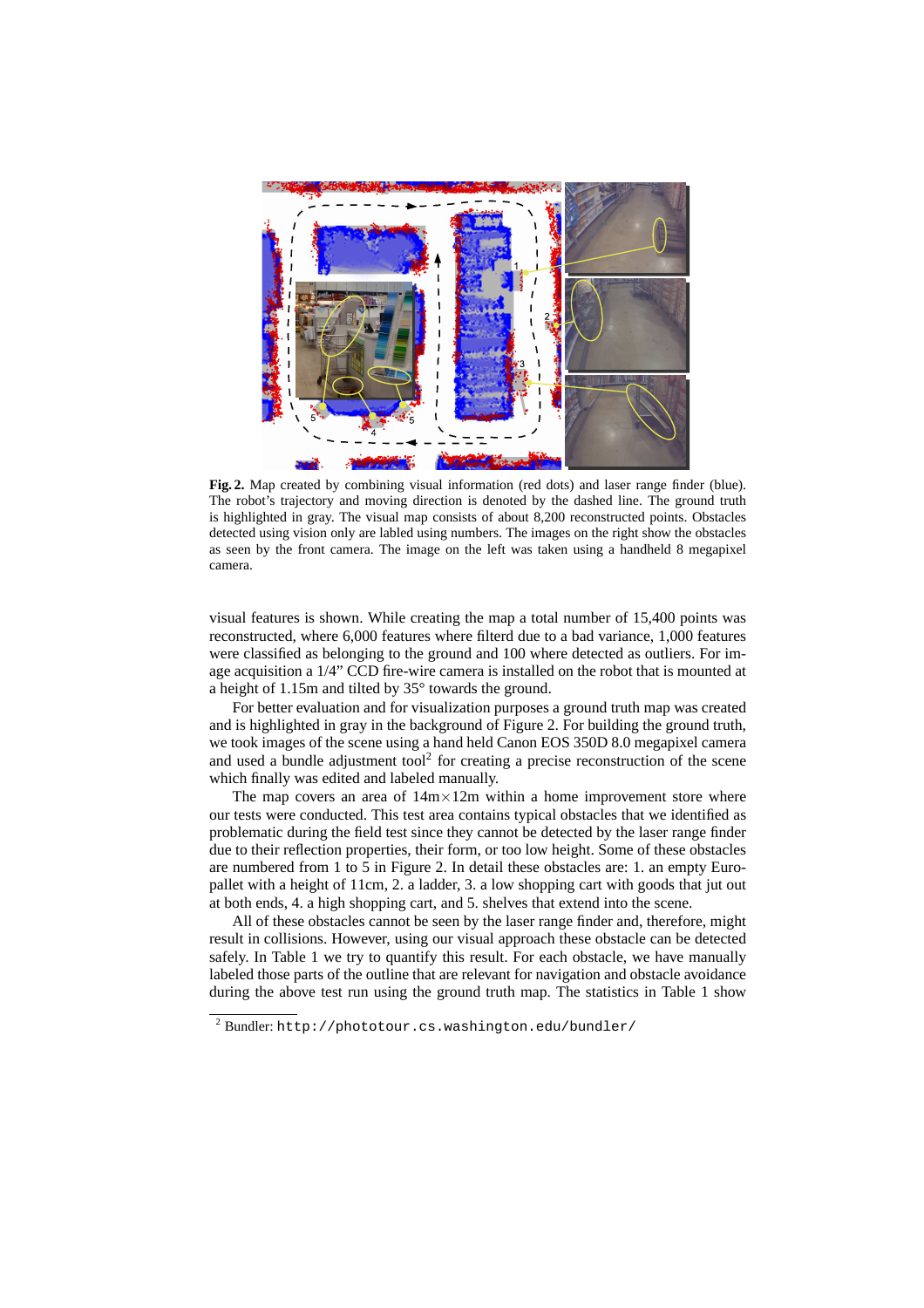the percentage of the relevant obstacle boundaries that were detected by our visual approach, the laser range finder and a combination of vision and laser. These results show that major parts of the above mentioned obstacles can be detected. Furthermore, it can be seen that the detection rate for all relevant objects in the scene can be increased significantly by 20% compared to obstacle detection using a laser range finder only.



**Fig. 3. left:** top view of our test area, the reconstructed features are shown as colored dots, where the color indicates the estimated height of each feature (green: < 0.10m, yellow-red: 0.10m-1.15m), **right:** images of the scene superimposed by highlighted features, **lower right:** synthetic 3D view of the estimated features.

Additional tests were carried out in a special test area of our lab that contains typical elements of a living room as well as a floor with repetitive texture. Figure 3 shows a top view of this test area. The reconstructed features are shown as colored dots, where the color indicates the estimated height of each feature. All obstacles that were covered by the camera are detected robustly, while features on the floor are estimated correctly and classified as free and passable. The images on the right of Figure 3 show three images of the scene taken by the front camera as well as a synthetic three-dimensional view of the reconstructed features.

|               |            | obstacle visual laser visual+laser |
|---------------|------------|------------------------------------|
|               | 63%        | 63%                                |
| $\mathcal{L}$ | 71%        | 71%                                |
| 3             | 71%        | 71%                                |
| 4             | 68% 10%    | 68%                                |
| 5             | 82%        | 82%                                |
| others        | 85% 78%    | 96%                                |
| total         | $83\%$ 72% | $93\%$                             |

**Table 1.** Percentage of obstacle boundaries that can be detected using the presented visual approach, a laser range finder and a combination of both for the 5 labeled obstacles and the rest of

All tests were conducted on an Intel Core 2 Duo, the scene shown in Figure 2. 2 GHz CPU. In spite of utilizing one core only we are able to process up to 30 frames per second while reconstructing 200-300 features simultaneously. Depending on the robot's driving speed, we only need to process 10-15 frames per second leaving enough CPU resources for other applications like map building, navigational tasks, user tracking and human-machine interaction.